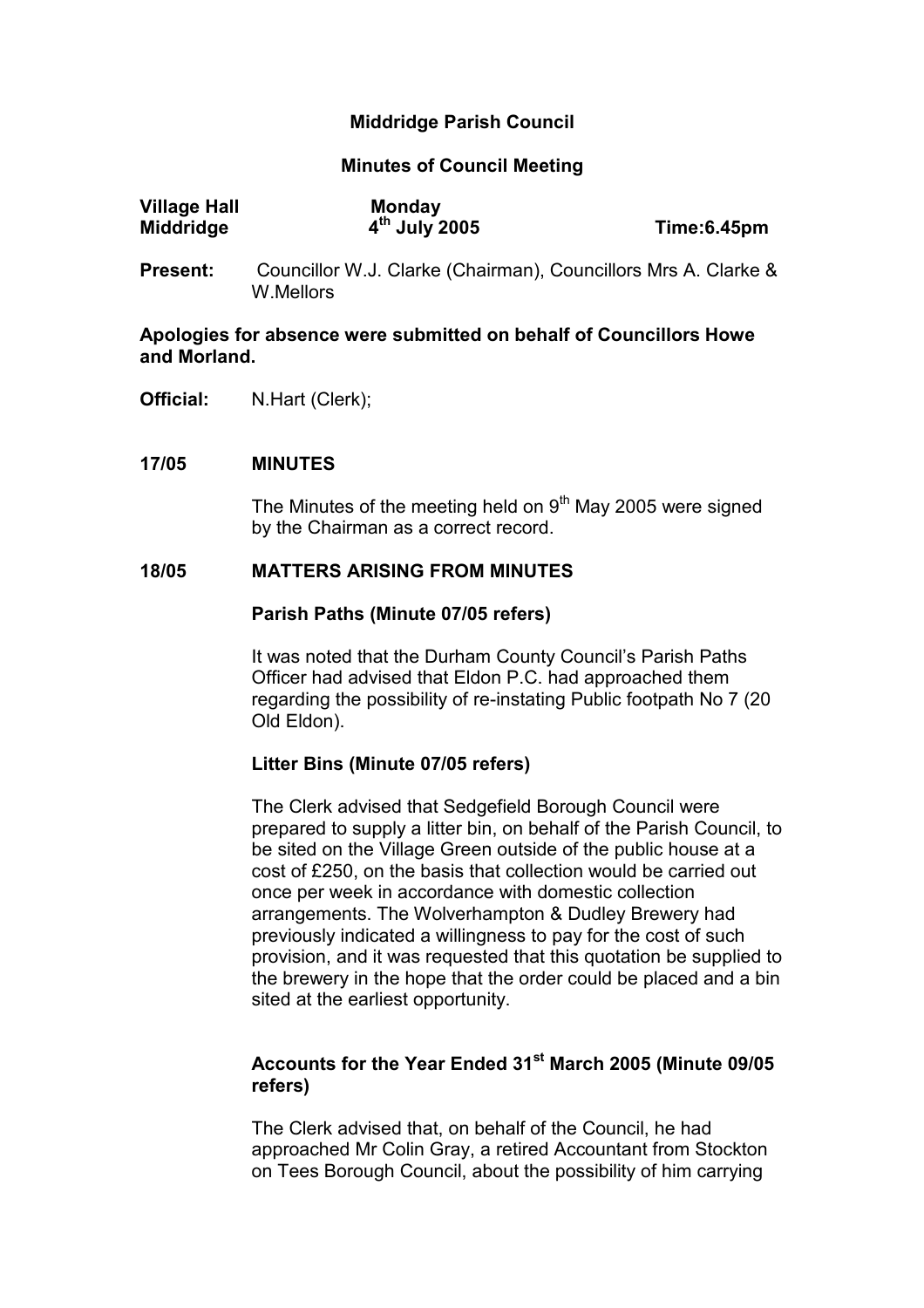out an internal audit of the Parish Council's accounts. Mr Gray had indicated a willingness to perform such a role; and it was therefore suggested that he be invited to the next meeting of the Council with a view to confirming arrangements, and that appropriate travel expenses be paid to him.

#### Draft Revised Statement of Community Involvement in Planning (SCI) (Minute No. 12/05 refers)

Clarification was awaited from the Borough Council regarding the responsibilities and advantages of the Parish being within a Conservation Area; and it was suggested that once a reply had been received the relevant officer from the Borough Council be invited to attend a future meeting of the Parish to present a resume of the obligations of a Conservation Area.

### Grounds Maintenance and General Repairs (Minute 14/05 refers)

The Clerk advised that Great Aycliffe Town Council had referred to this Council's earlier correspondence regarding the maintenance of trees on the Village Green and had advised that they would no longer be in a position to carry out future maintenance, previously supplied on a voluntary basis as and when time was available.

It was suggested that Sedgefield Borough Council be asked whether they would be prepared to carry out future maintenance; and that any future works should include the Ash Tree presently overhanging Nos 13,14 & 15 Northside.

## 19/05 ACCOUNTS FOR PAYMENT

Members considered a schedule of Accounts for Payment.

 RESOLVED that the following accounts be approved for payment:-

| <b>JWS Power Wash</b> | <b>Cleaning of Bus Shelters</b> | £54.00*  |
|-----------------------|---------------------------------|----------|
| Durham County Council | <b>Erection and Decoration</b>  |          |
|                       | of Xmas Tree                    | £269.80* |
| C.E.Walker            | Grasscutting                    | £345.45* |
| C.E.Walker            | Grasscutting                    | £230.30  |
| N.Hart                | Salary                          | £141.67  |
| N.Hart                | Postage                         | £3.30    |

\*invoices authorised and paid at Chairman's Civic night.

### 20/05 GROUNDS MAINTENANCE AND GENERAL REPAIRS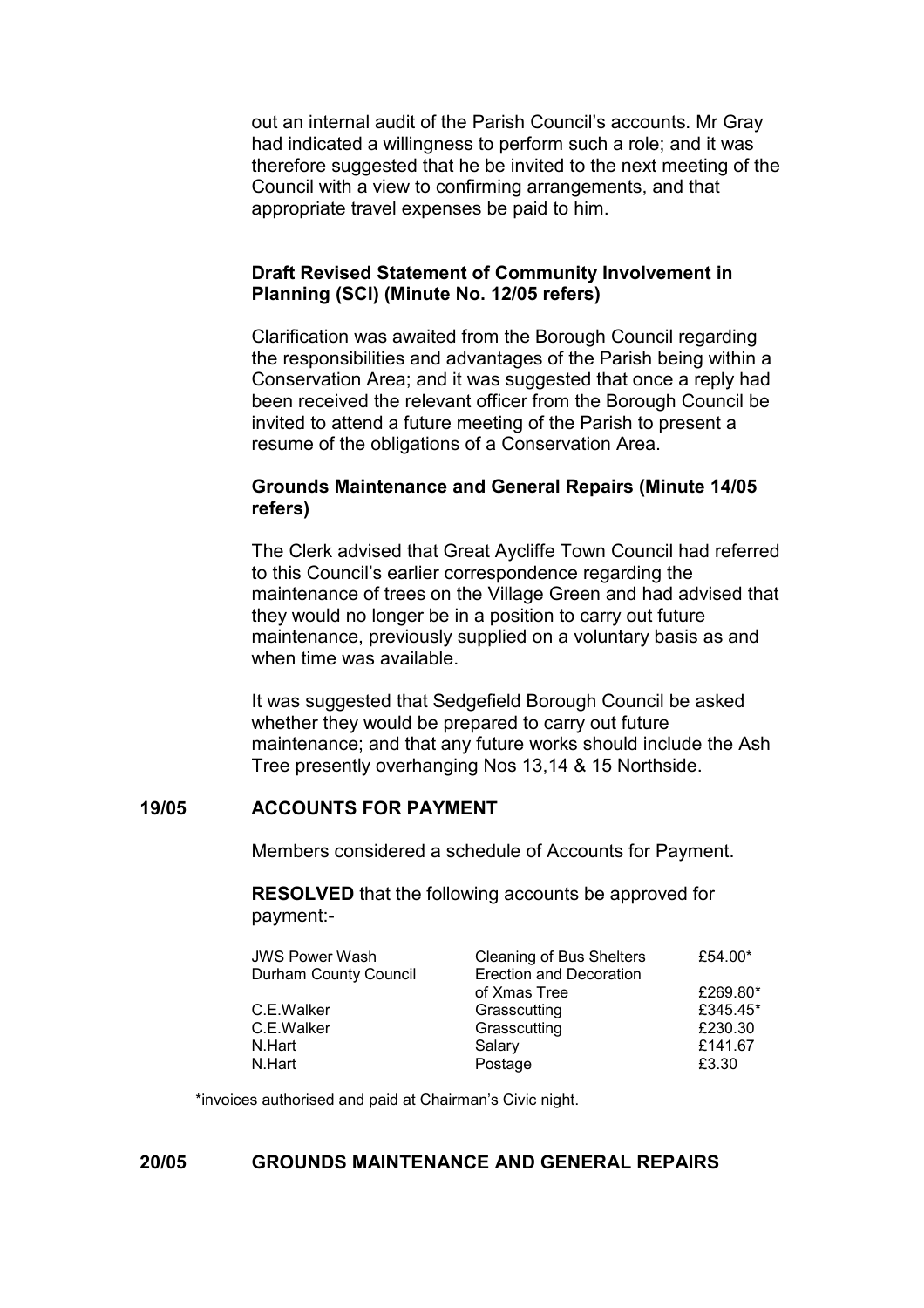Further to the offer of awarding the contract for the Parish Paths to Tommy Walton, confirmation had now been received from him that he had adequate insurance cover in place to satisfactorily undertake the contract. Members were therefore happy that the award of the contract to him be confirmed.

Members made reference to the flower tubs located around the Village Green, which were maintained by residents of the village. One such resident was no longer able to continue this role for the time being and therefore alternative arrangements were required. The Chairman indicated that he would be willing to maintain it for the remainder of the year in liaison with the resident.

Councillor Howe advised members of the outcome of his meeting with Tammy Casey, of Sedgefield Borough Council, on the 21<sup>st</sup> June 2005 regarding the future maintenance of the Millenium Hedge. Tammy advised that she thought the hedge was developing satisfactorily but was becoming overgrown with weeds. She advised that the hedge should be addressed with a herbicide 'Spot Spray'; with care taken not to over-spray. Strimming or pulling out the weeds was not considered viable as it could disturb the formation of the roots of the hedge. Tammy indicated that she would be prepared to carry out work in the future to prune the plants (Jan/Feb next year) and ultimately would wish to 'lay the hedge' to provide a satisfactory base for a box hedge. Members concurred that they would keep a watchful eye on the hedge in the meantime and maintain as necessary.

Councillor Mrs Clarke advised members that two residents of the village wished to kindly donate to the Parish a Millenium Oak tree sapling. It was suggested that the site of the Rowan tree, which had just died, near the Village entrance sign, may be a suitable location. The Chairman offered to inspect the location prior to the next meeting of the Parish, when further consideration could be given to the matter and the possible display of a 'Millenium' sign on the trees.

#### RESOLVED that:-

- 1. Confirmation of the appropriate insurance cover be noted and the contract for the Parish Paths be confirmed with Tommy Walton.
- 2. The report on the condition of the Millenium Hedge be noted.
- 3. The kind offer of a donation of a Millenium Oak tree sapling be gratefully received and members consider the issue of siting of the tree at the next meeting.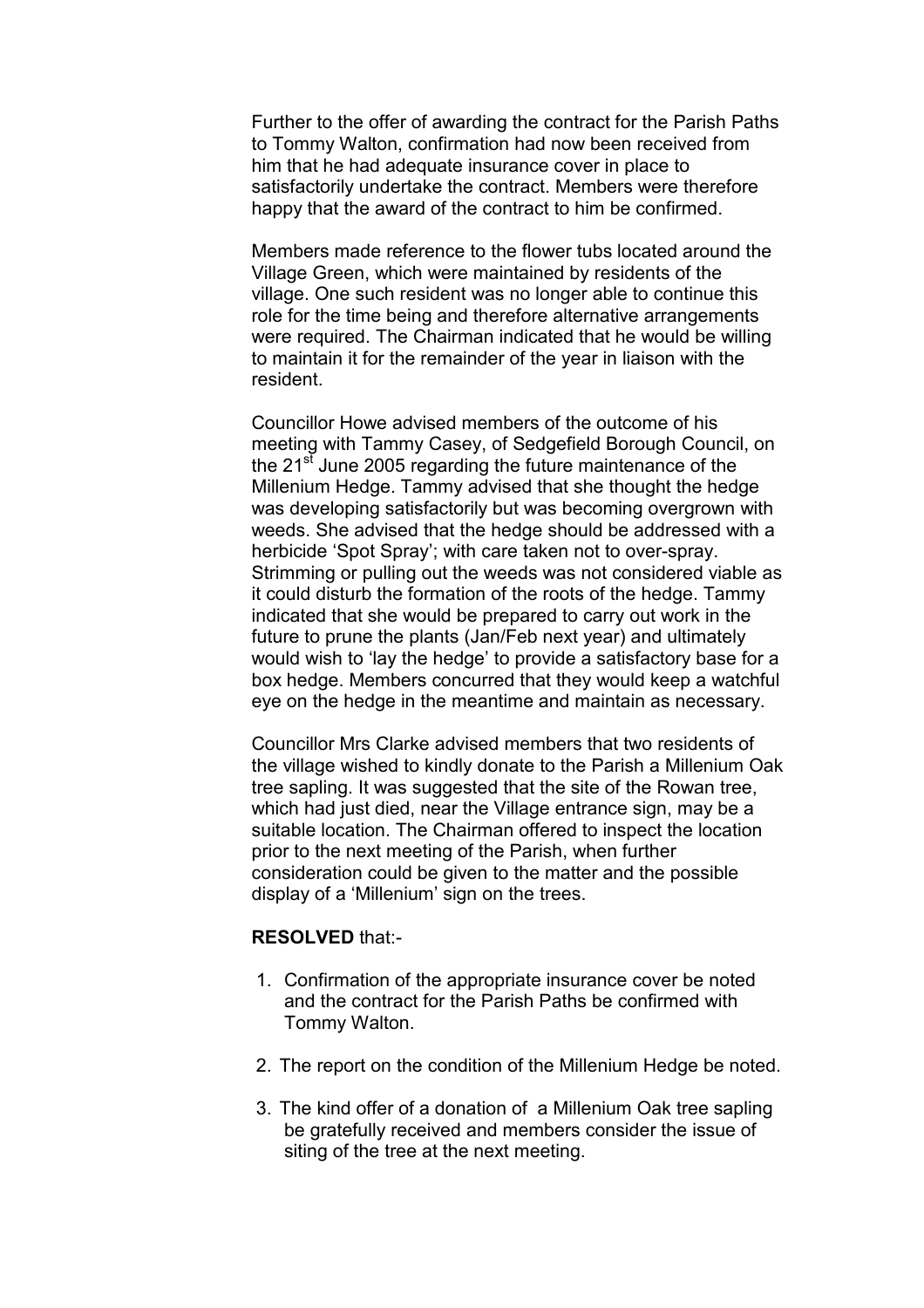### 21/05 DURHAM ASSOCIATION OF PARISH & TOWN COUNCILS (DAPTC)

Further to the last meeting, further consideration was given to the guidance received from the Durham Association of Parish & Town Councils on:-

-New Model Contract -New National Agreement -Guidance on Good Employment -New National Pay Scales

Members were satisfied that the Clerk's current contract of employment was in line with that suggested by the DAPTC. However, it was suggested that enquiries be made with the Inland Revenue regarding the preferred method of deduction of income tax from the Clerk's salary and that this advice be considered at the next meeting; together with any implications that this would have on the actual salary itself.

RESOLVED that the Clerk undertake the enquiries outlined above and report back to the next meeting of the Council.

#### 22/05 GENERAL CORRESPONDENCE

Consideration was given to the following correspondence received:-

 -Land to the East of Spout Lane-Response from Sedgefield Borough Council

 -Durham Association of Parish & Town Councils-NALC Information

 -County Durham Registered Trader Scheme -Darlington Local Development Framework-Core Strategy **Issues** 

## RESOLVED that:-

- 1. The content of the response from Sedgefield Borough Council be noted; and all future planning applications received be referred to the Chairman of the Council for consideration with other members of the Parish Council.
- 2. The availability of free publications from the National Association of Local Councils be noted and Councillor Mellors be requested to order those relevant to this Parish be e-mail.
- 3. The County Durham Registered Trader Scheme be noted and members gather further information on the scheme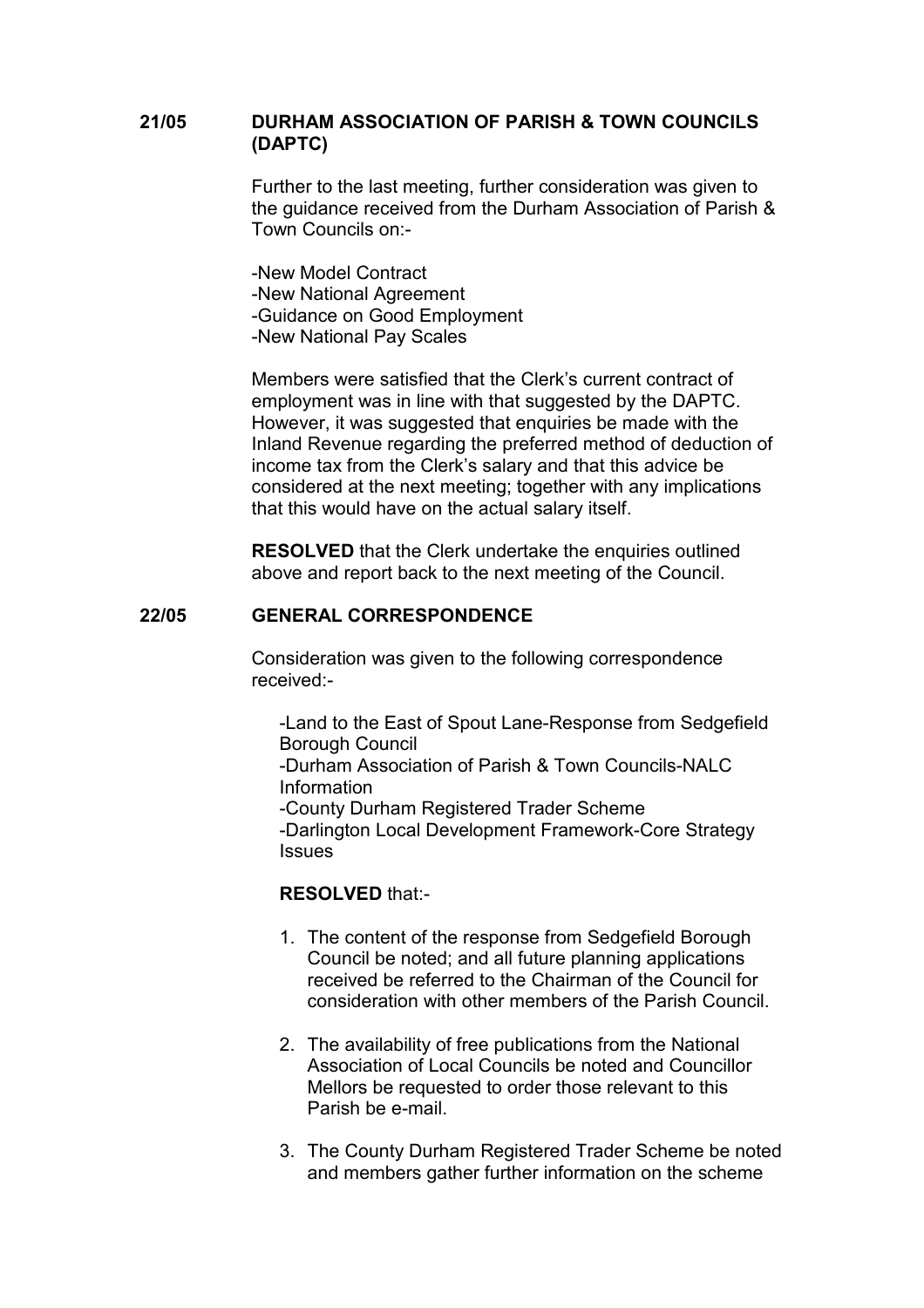from the organisations website with a view to encouraging its use, if appropriate, via the Village Newsletter.

4. The content of the Darlington Local Development Framework-Core Strategy Issues report be noted.

#### 23/05 ADDITIONAL ITEMS

Reference was made to the impending Golden Wedding Anniversary of Mr & Mrs Smith, who lived within the Parish. It was suggested that it would be appropriate for the Chairman of the Parish Council to present a bouquet (to the value of £10) to Mr & Mrs Smith to congratulate them on their Wedding Anniversary; and that this be reimbursed at the next meeting.

Members referred to the newly completed Chilton By-pass which unfortunately, on the new signs put in place, did not contain any reference to advise motorists on how to access Middridge from this point. Councillor Mrs Clarke had tried unsuccessfully to raise this matter with DCC Highways staff and it was proposed that a formal notice be forwarded outlining this Council's disappointment at the omission, particularly as a similar error had occurred previously and had later been rectified by the County Council.

Members queried the existing refuse collection arrangements which seemed to cause confusion as to whether collections were being made on a Tuesday or a Wednesday; with the result often that rubbish was left out for collection over 24 hours. The matter had been mentioned to the Borough's Ward Councillor (Hall) in the hope that the situation could be clarified.

Reference was made to the possible benefits of this Council devising its own Parish Plan should it facilitate access to additional funding for use by the Parish. It was suggested that initial contact be made with Vicki McCourt of Sedgefield Borough Council for further details and the matter be considered at the Parish's meeting in November.

The Chairman circulated details of press coverage of Sedgefield Borough Council's intention to make funding available in the Borough in the next two years to improve play areas. It was suggested that the Clerk obtain more information on this initiative from the Council's Head of Leisure Services and report back to the next meeting of the Council.